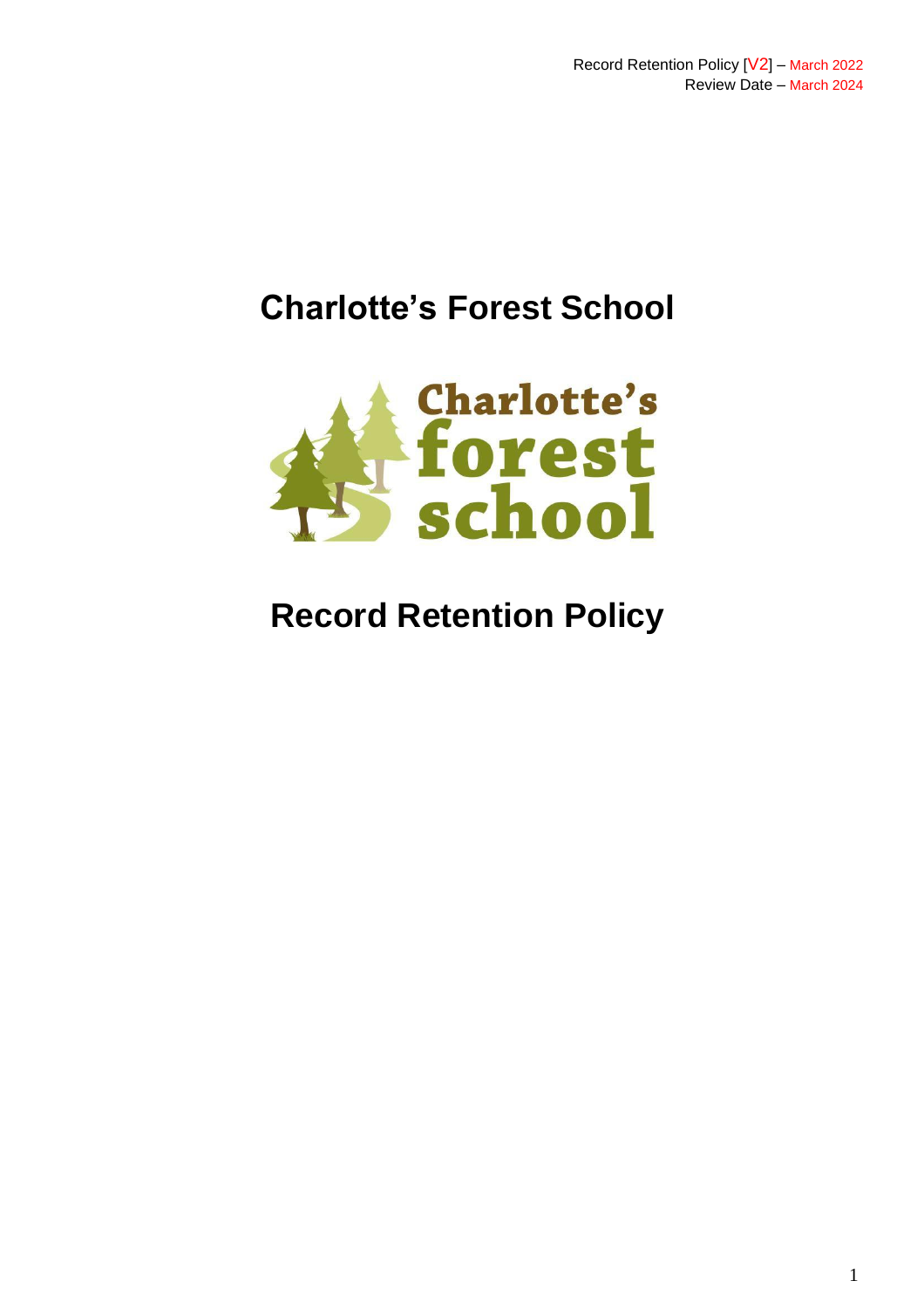## **Record Retention Policy**

### **1. Overview**

- 1.1 Charlotte's Forest School has completed and signed undertaking documents outlining agreed commitments in accordance with ITC First published procedures, enabling Charlotte's Forest School to deliver approved ITC qualifications, use assessment and verification documents and allow access to data by ITC and the regulators upon request.
- 1.2 The aim of this policy is to ensure that Charlotte's Forest School retains sufficient assessment and verification records to allow for the review of assessment over time.

For short first aid and workplace compliance qualifications all assessment evidence is moderated and evaluated by ITC.

#### **2. Candidate Registration**

- 2.1 Charlotte's Forest School collects data from its candidates in accordance with defined ITC First criteria and supplied documentation.
- 2.2 Candidate details collected:
	- a) Hard copy physical registration documents for each candidate are **required** to be sent to ITC First by Charlotte's Forest School, and are kept for 5 years centrally by ITC.
	- b) Digital information is forwarded to ITC by Charlotte's Forest School regarding qualifications enrolled upon and achieved. This is stored by ITC First according to the requirements of the Data Protection Act.
- 2.3 Candidate details obtained from registration documents are:
	- a) Prefix
	- b) First Name
	- c) Family (Surname) Name
	- d) Date of Birth
	- e) Gender
	- f) Ethnicity (Groups based upon 2001 census question)
	- g) Postal Address
	- h) Postcode
	- i) Email Address
	- j) Telephone
	- k) Mobile
	- l) Special Needs & Reasonable Adjustment Request
	- m) ULN consent
	- n) ULN
	- o) Undertaking Signature

### **3. Candidate Assessment**

- 3.1 Charlotte's Forest School collects data from its candidates in accordance with defined ITC criteria identified on the qualification specification and other supplied documentation.
- 3.2 Charlotte's Forest School sends all physical assessment evidence it has collected to ITC (retains copies of assessment decisions and candidate registers), detailing:
	- a) What was assessed, when and by whom
	- b) The assessment methods
	- c) The assessment decision